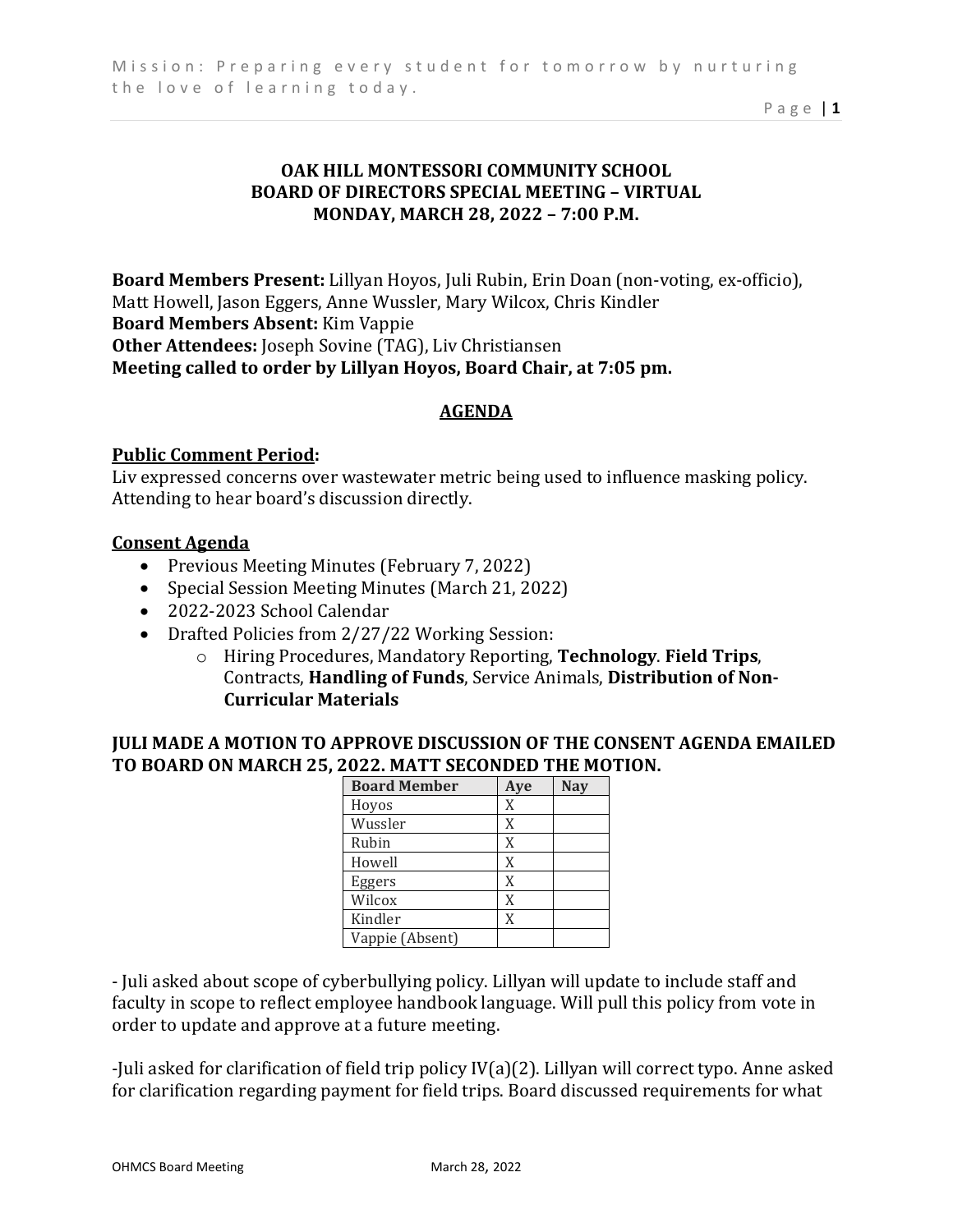can be fee-based. Board will remove policy from vote in order to revise and approve at a future meeting.

-Juli asked for clarification regarding the Handling of Funds policy (expense report). Lillyan provided clarification of the intent of the policy. Will pull this policy from the vote in order to revise and approve at a future meeting.

-Anne asked for clarification regarding the 2022-2023 calendar and the source for days off and staff development days. Erin clarified that it mostly comes from Mounds View district calendar, with exceptions related to lower house needs (as a day care provider).

-Chris asked for clarification regarding the Distribution of Non-Curricular Materials related to students. Will pull this policy from vote in order to get clarification and revise/approve at a future meeting.

- Consent Agenda packet was sent to members for review via email.

# **JULI MADE A MOTION TO APPROVE THE CONSENT AGENDA EMAILED TO THE BOARD ON MARCH 25, 2022, AMMENDED TO REMOVE TECHNOLOGY**. **FIELD TRIPS**, **HANDLING OF FUNDS, AND DISTRIBUTION OF NON-CURRICULAR MATERIALS. LILLYAN SECONDED THE MOTION. THE MOTION PASSED. THE VOTES WERE:**

| <b>Board Member</b> | Aye | <b>Nay</b> |
|---------------------|-----|------------|
| Hoyos               | X   |            |
| Wussler             | X   |            |
| Rubin               | X   |            |
| Howell              | X   |            |
| Eggers              | X   |            |
| Wilcox              | X   |            |
| Kindler             | X   |            |
| Vappie (Absent)     |     |            |

## **Financial Packet Review – Joseph Sovine (TAG)/Matt**

The Anton Group provided financial review of Balance sheet, Income Statements, Fund Level Details, Check Register, Cash Flow for February 2022.

Matt will follow up with Bank Cherokee to clarify process for tapping into line of credit.

### **MATT MADE A MOTION TO APPROVE THE DECEMBER 2021 FINANCIAL PACKET SENT TO THE BOARD ON MARCH 25, 2022. MARY SECONDED THE MOTION. THE MOTION PASSED. THE VOTES WERE:**

| <b>Board Member</b> | Ave | Nav |
|---------------------|-----|-----|
| Hoyos               |     |     |
| Wussler             |     |     |